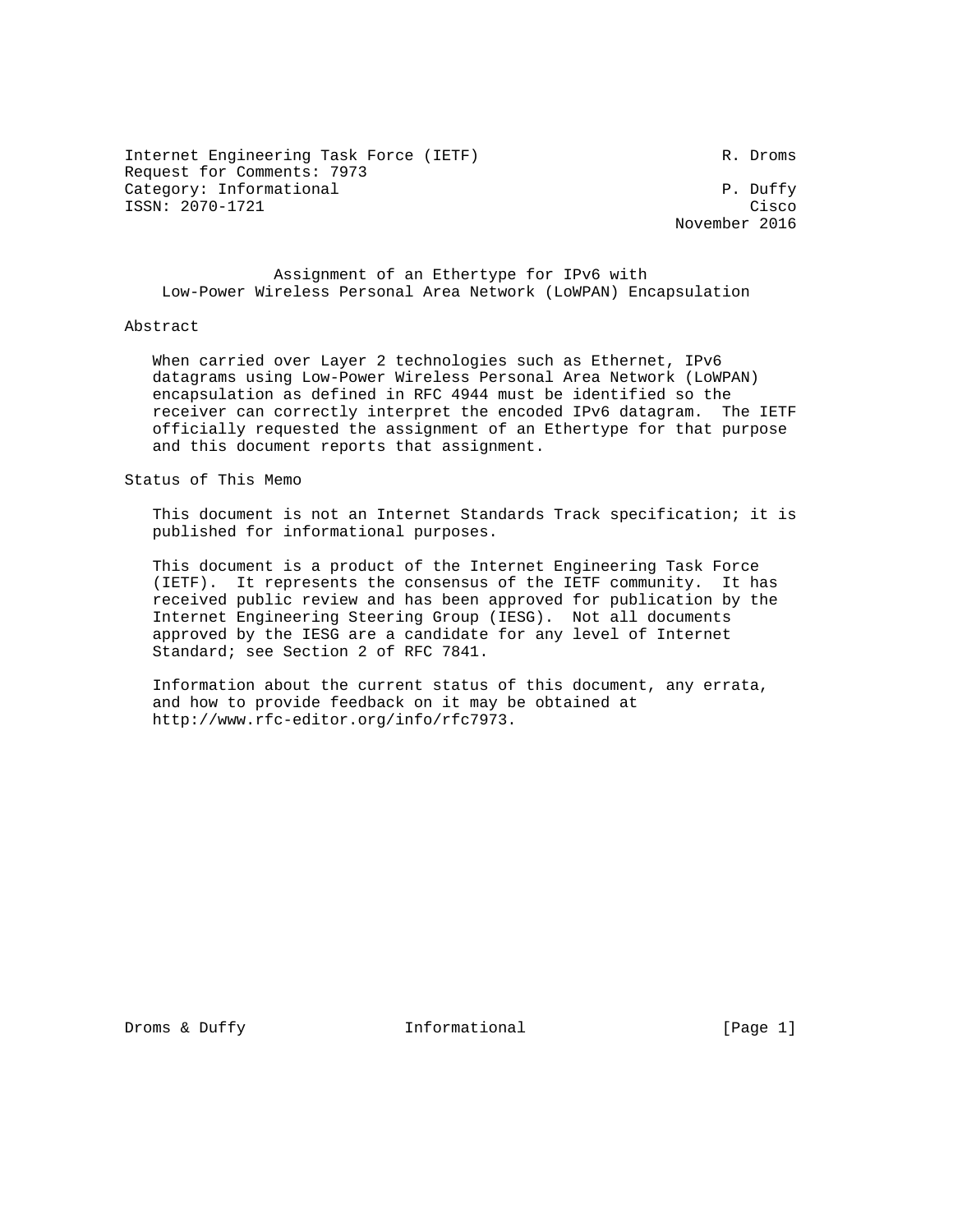## Copyright Notice

 Copyright (c) 2016 IETF Trust and the persons identified as the document authors. All rights reserved.

 This document is subject to BCP 78 and the IETF Trust's Legal Provisions Relating to IETF Documents (http://trustee.ietf.org/license-info) in effect on the date of publication of this document. Please review these documents carefully, as they describe your rights and restrictions with respect to this document. Code Components extracted from this document must include Simplified BSD License text as described in Section 4.e of the Trust Legal Provisions and are provided without warranty as described in the Simplified BSD License.

Table of Contents

| 2. Assignment of an Ethertype by IEEE 3 |
|-----------------------------------------|
|                                         |
| 4. Security Considerations 3            |
|                                         |
|                                         |
|                                         |

## 1. Introduction

 The IETF defined "LoWPAN encapsulation", a format for IPv6 [RFC2460] datagram encapsulation [RFC4944]. This document regards any IPv6 datagram using the Dispatch octet as defined in Section 5.1 of RFC 4944 as using LoWPAN encapsulation. LoWPAN encapsulation as defined in RFC 4944 has been updated by [RFC6282], and may be extended and modified by future IETF Standards. The intended Layer 2 technology for IPv6 datagrams using LoWPAN encapsulation as originally defined is [IEEE.802.15.4\_2011], which does not provide for a protocol switch in its Layer 2 headers.

 The following list gives some example use cases for the Ethertype based protocol dispatch for the LoWPAN-encapsulated IPv6 datagram:

 o Usage of LoWPAN encapsulation in conjunction with IEEE 802.15.9 Multiplexed Data Service [IEEE802159], which provides the ability to perform upper layer protocol dispatch for IEEE 802.15.4 networks. Wi-SUN Alliance intends to use the 15.9 Multiplexed Data Information Element for upper layer protocol dispatch. As specified in IEEE 802.15.9, dispatch of LoWPAN encapsulation frames will require that an Ethertype be assigned for LoWPAN encapsulation.

Droms & Duffy **Informational** [Page 2]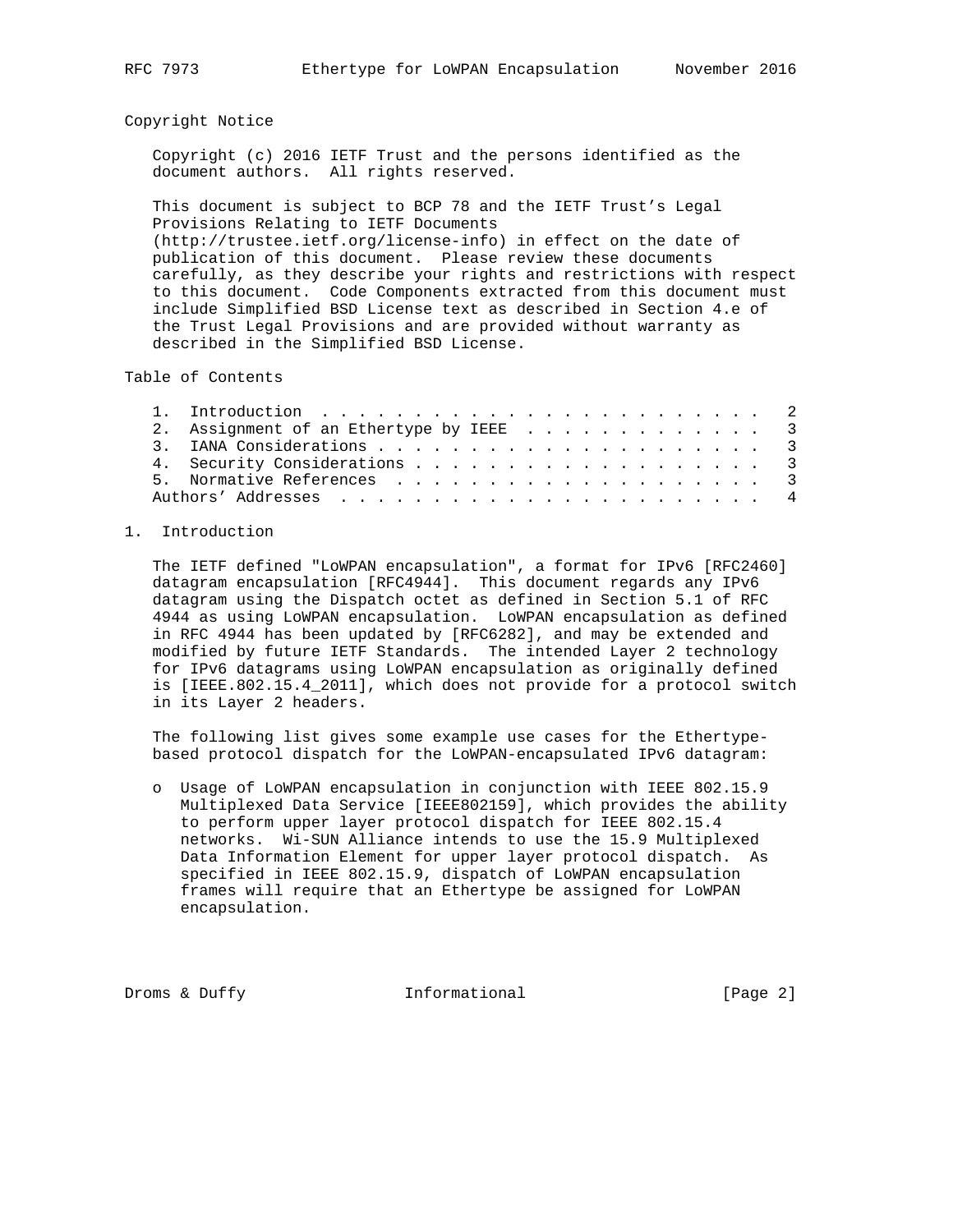- o LoWPAN encapsulation will likely be needed for Wi-Fi Alliance's HaLoW [HALOW] standard (low-power operation in the 900 MHz band).
- o Other Layer 2 technologies such as Ethernet and debugging tools such as Wireshark require a unique Protocol Type field for LoWPAN encapsulation to properly interpret IPv6 datagrams that use LoWPAN encapsulation.
- o Any existing or future Layer 2 technology, incorporating Ethertype-based upper layer dispatch, can use the Ethertype proposed in this document to dispatch LoWPAN-encapsulated IPv6 datagrams.
- 2. Assignment of an Ethertype by IEEE

 The IETF formally submitted a request to IEEE for assignment of an Ethertype for IPv6 datagrams using LoWPAN encapsulation. IEEE has responded with the assignment of Ethertype 0xA0ED for this purpose. The assignment has been recorded by IEEE [IEEE-ETHERTYPES].

3. IANA Considerations

 The following entry has been added to the "ETHER TYPES" subregistry of the "IEEE 802 Numbers" registry [IANA-IEEE802]:

 Ethertype (decimal): 41197 Ethertype (hex): A0ED Exp. Ethernet (decimal): - Exp. Ethernet (octal): - Description: LoWPAN encapsulation References: RFC 7973 (this document)

4. Security Considerations

 This document only requests assignment of an Ethertype for IPv6 datagrams using LoWPAN encapsulation. It has no incremental implications for security beyond those in the relevant protocols.

Droms & Duffy **Informational** [Page 3]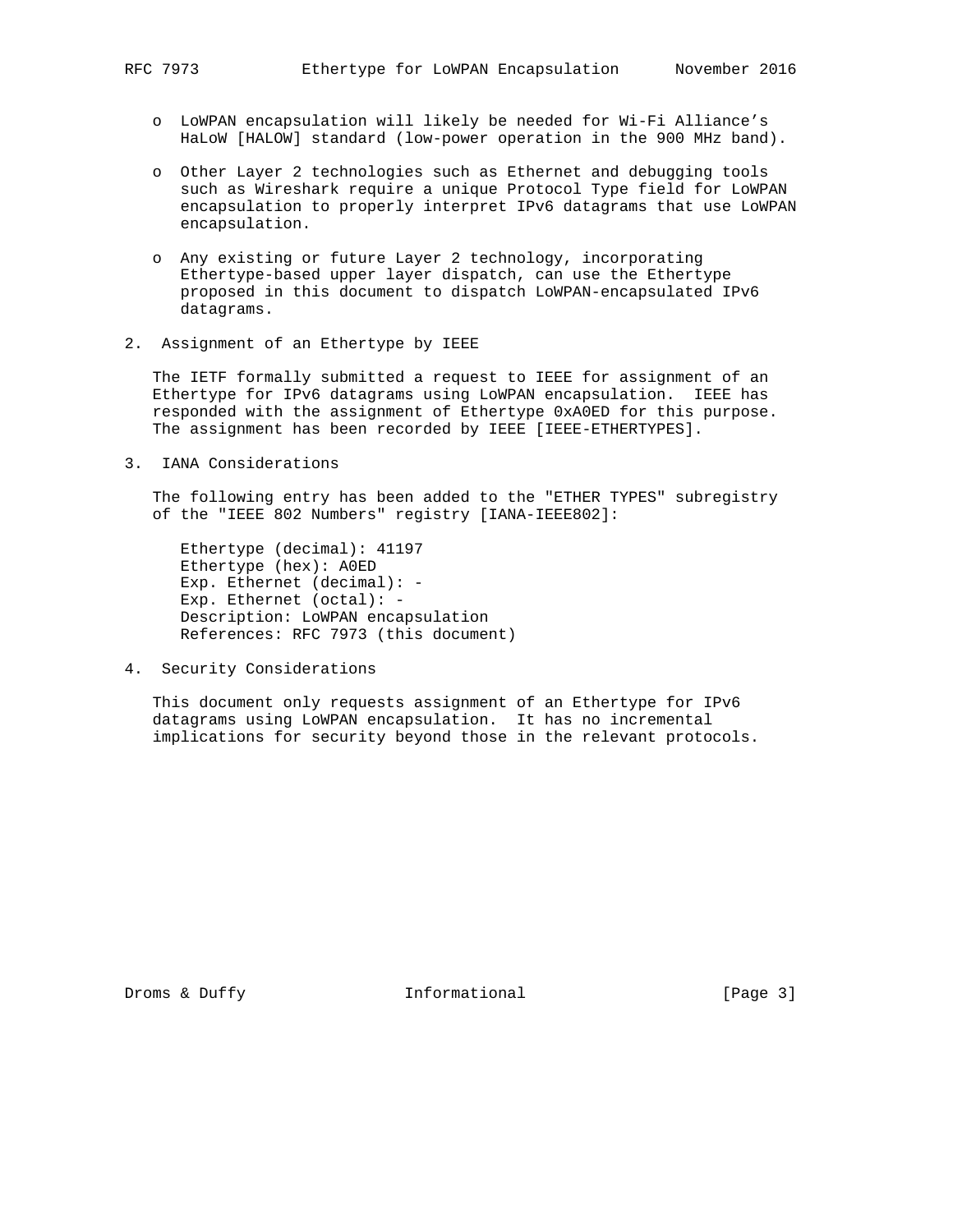| 5. Normative References |                                                                                                                                                                                                                                                                                                         |
|-------------------------|---------------------------------------------------------------------------------------------------------------------------------------------------------------------------------------------------------------------------------------------------------------------------------------------------------|
| [HALOW]                 | Wi-Fi Alliance, "Wi-Fi HaLow",<br><http: discover-wi-fi="" wi-fi-halow="" www.wi-fi.org="">.</http:>                                                                                                                                                                                                    |
| $[IANA-IEEE802]$        | IANA, "IEEE 802 Numbers",<br><http: assignments="" ieee-802-numbers="" www.iana.org="">.</http:>                                                                                                                                                                                                        |
| [IEEE-ETHERTYPES]       | IEEE, "Ethertype",<br><http: eth.txt="" ethertype="" standards-oui.ieee.org="">.</http:>                                                                                                                                                                                                                |
| [IEEE.802.15.4 2011]    | IEEE, "IEEE Standard for Local and metropolitan area<br>networks--Part 15.4: Low-Rate Wireless Personal Area<br>Networks $(LR-WPANS)$ ", IEEE 802.15.4-2011,<br>DOI 10.1109/ieeestd.2011.6012487, September 2011,<br><http: <br="" ieeexplore.ieee.org="" servlet="">opac?punumber=6012485&gt;.</http:> |
| [IEEE802159]            | IEEE, "IEEE Draft Recommended Practice for Transport of<br>Key Management Protocol (KMP) Datagrams",<br>IEEE P802.15.9/D04, May 2015,<br><http: <br="" ieeexplore.ieee.org="" xpl="">articleDetails.jsp?arnumber=7272753&gt;.</http:>                                                                   |
| [RFC2460]               | Deering, S. and R. Hinden, "Internet Protocol, Version 6<br>(IPv6) Specification", RFC 2460, DOI 10.17487/RFC2460,<br>December 1998, <http: info="" rfc2460="" www.rfc-editor.org="">.</http:>                                                                                                          |
| [RFC4944]               | Montenegro, G., Kushalnagar, N., Hui, J., and D. Culler,<br>"Transmission of IPv6 Packets over IEEE 802.15.4<br>Networks", RFC 4944, DOI 10.17487/RFC4944, September 2007,                                                                                                                              |

 [RFC6282] Hui, J., Ed. and P. Thubert, "Compression Format for IPv6 Datagrams over IEEE 802.15.4-Based Networks", RFC 6282, DOI 10.17487/RFC6282, September 2011, <http://www.rfc-editor.org/info/rfc6282>.

<http://www.rfc-editor.org/info/rfc4944>.

Droms & Duffy **Informational** [Page 4]